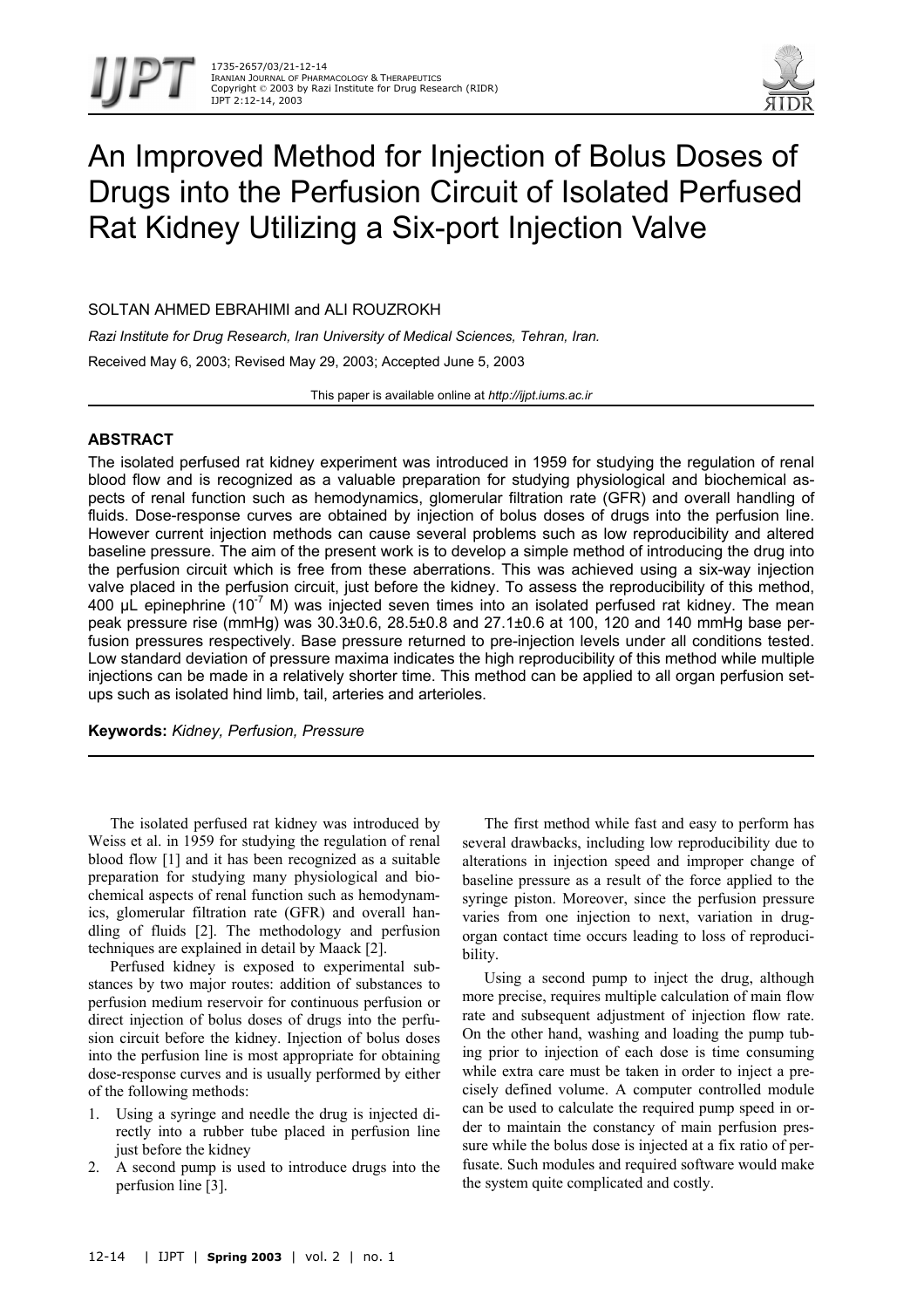#### **Utilizing a Six-port Injection Valve for Injection of Bolus Doses** ijpt.iums.ac.ir | **13**



<span id="page-1-0"></span>**Fig 1.** Schematic diagram of six-way injection valve in load and inject positions.

In theory, a perfect injection must be made as fast as possible to avoid perturbation of the dynamic regimen that is already established in the kidney and pressure transducer. In perfusion experiments, the main difficulty is injecting a precise amount of the drug in the perfusion line without stopping or altering the flow of perfusate [4]. We have developed a practical and inexpensive method with high reproducibility that does not alter the baseline pressure regardless of the main perfusion flow.

#### **MATERIALS AND METHODS**

Male Wistar rats (300-350 g) having free access to commercial pellet chow and tap water were anaesthetized with pentobarbital (50 mg/kg). The abdominal cavity was exposed by a ventricular incision, heparin was injected into the vena cava (500 U/kg) and renal artery was cannulated using a number 20 hypodermic needle with a polished tip via the superior mesenteric artery without disruption of flow. Perfusion was initiated *in situ* and continued with Tyrode's solution of the following composition (mM): KCl 2.68, NaCl 136.9, MgCl<sub>2</sub> 1.05, NaHCO<sub>3</sub> 11.90, NaH<sub>2</sub>PO<sub>4</sub> 0.42, CaCl<sub>2</sub> 1.8, and glucose 5.55 and equilibrated with 95%  $O_2$  and 5%  $CO<sub>2</sub>$ .

Perfusion medium was fed to the kidney by means of a peristaltic pump (LKB, Varioperpex II) through PTFE tubings (Pharmacia Biotech, 18-8207-01) with a constant flow at 85-95 mmHg. The ligatures around the cannula were tied and kidney was removed and placed in a thermostated glass chamber.

Alterations in perfusion pressure, arising from changes in renal vascular resistance, were recorded on a Beckman polygraph (R-612) by means of a pressure transducer (Beckman, 4-327) situated parallel to perfusion cannula.

The injection technique we adapted has already been practiced in chromatography for many years. The injecting mechanism is known as six-way injection valve as shown in [Fig 1.](#page-1-0) This is done using a precisely machined manual or motorized valve located just before the kidney (Valco C22). The valve, which is mounted in the path of the perfusate, provides two flow paths. In the load position, the valve connects the pump directly to the kidney. Using a syringe, the sample contained the perfusion medium is injected into a loop which has a small defined volume. In the inject position, the sample which is in the loop at atmospheric pressure, is directly inserted into the flow path of the perfusate. In manual injectors, this is done using a handle that allows the valve to rotate 60 degrees thus connecting sample loop to the perfusion line. Highly reproducible injections are achieved when the loop is completely filled with the sample.

To assess the method, the renal vasculature was constricted by injection of 400  $\mu$ L (10<sup>-7</sup> M) epinephrine to the perfusion line at three different baseline pressures (100 mmHg, 120 mmHg and 140 mmHg) (Fig 2). Vasoconstriction was measured as mean peak increase in perfusion pressure after seven sequential injections as shown in [Table 1.](#page-1-1) Standard deviation of mean shows the reproducibility of injections.

<span id="page-1-1"></span>**Table 1.** Change in perfusion pressure after injection of 400  $\mu$ L of 10<sup>-7</sup> M of epinephrine into perfusion line using a six-way valve  $(n=7)$  at three different baseline pressure.

|                                         | $100 \text{ mmHg}$ | $120 \text{ mm}$ Hg | $140 \text{ mmHg}$ |
|-----------------------------------------|--------------------|---------------------|--------------------|
| Peak pressure rise<br>(mmHg)            | $30.3 \pm 0.6$     | $28.5 \pm 0.8$      | $27.1 \pm 1.2$     |
| Time to return to<br>baseline (minutes) | $2.2 \pm 0.1$      | $1.6 \pm 0.1$       | $1.3 \pm 0.1$      |

#### **RESULTS AND DISCUSSION**

The loading and injection, marked by small vertical events, do not alter the baseline pressure resulting in an identical baseline regardless of the main perfusion pressure (Fig 2).

The variability in peak pressure and time required to return to baseline is demonstrated in Table 1. The mean peak pressure rise was almost unchanged in the three different baseline pressures, which was due to the exact amount of drug injected each time. The time required